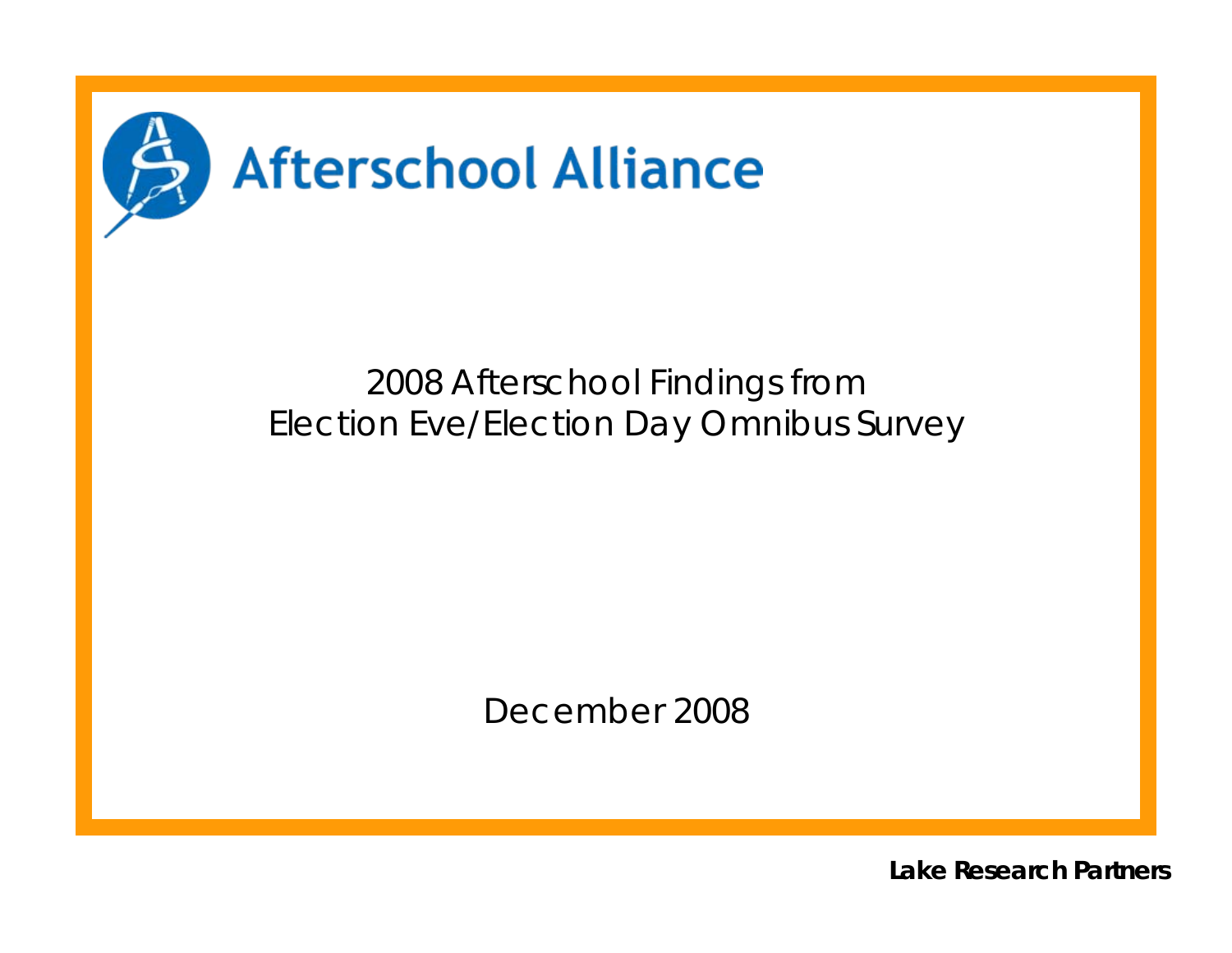

# **Methodology**

Lake Research Partners designed and administered this election eve/night omnibus survey, which was conducted by phone using professional interviewers. The survey reached a total of 1,200 likely registered voters nationwide. The sample consisted of 1,000 interviews among voters who were reached on landline phones and an oversample of 200 interviews among voters reached on cell phones. The survey was conducted November 2nd through November 4th, 2008.

Telephone numbers for the base sample were drawn from an RDD sample. The oversample of cell phones was drawn from a listed sample. The sample was stratified geographically based on the proportion of voters in each region. Data were weighted to reflect the actual Congressional and Presidential vote, by gender, party identification, race, age, region, and probability of selection and phone usage. The margin of error for the survey is +/- 2.8%.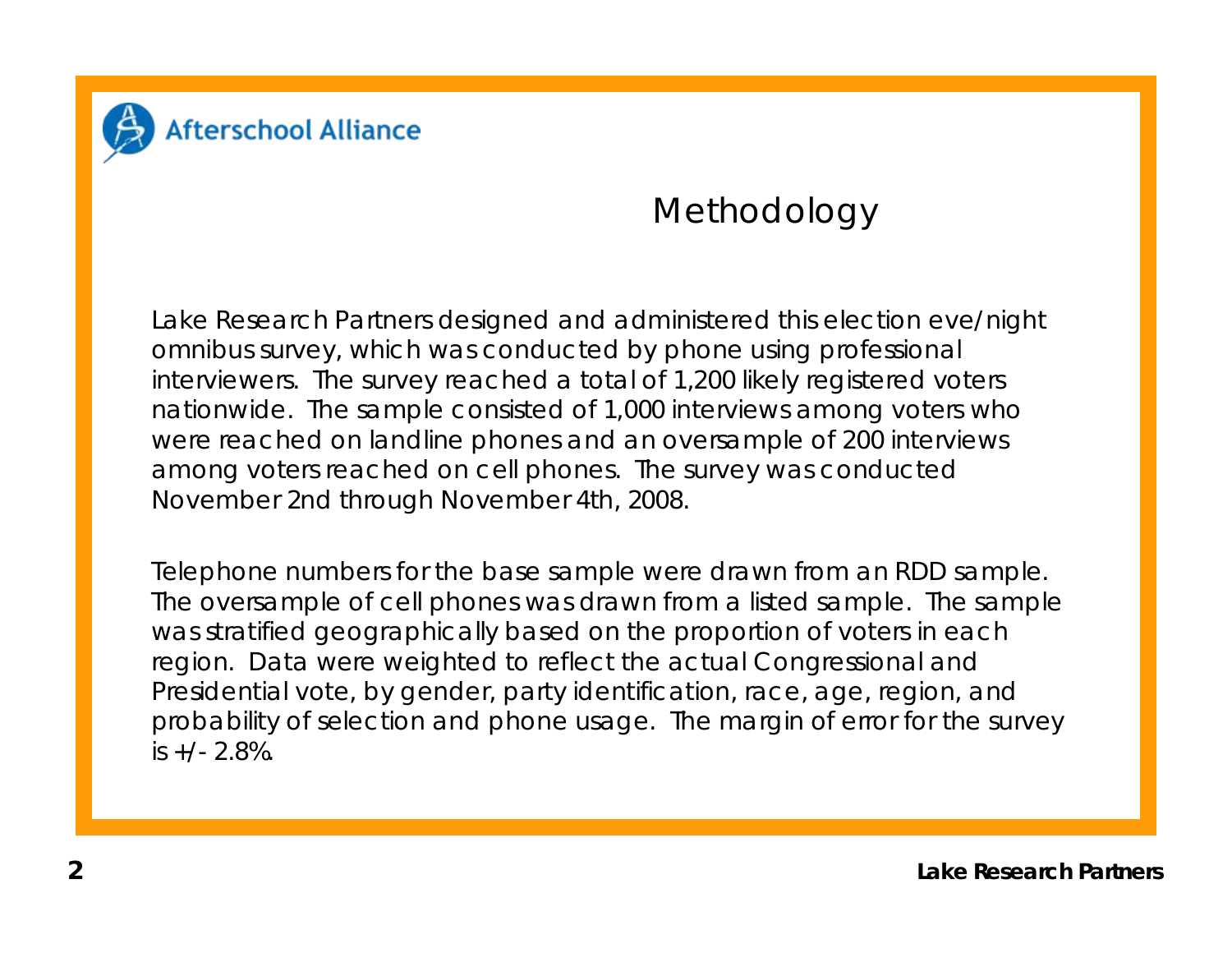

# Key Findings: Support for Afterschool Programs

- Eighty-three percent agree there should be some type of organized activity or safe place for children/teens to go after school every day that provides opportunities to learn. Sixty-six percent strongly agree.
- This strong support for afterschool crosses all party, ideological and demographic lines. Ninety-four percent of Democrats, 83 percent of Independents and 71 percent of Republicans agree that there's a need for an organized activity or safe place for children/teens, as do 73 percent of conservatives. Majorities of voters across races, ages and regions, as well as parents and non-parents agree.
- Men are more supportive of afterschool now than in recent years. Sixty-three percent strongly agree there should be some type of organized activity or safe place for children and teens to go after school every day that provides opportunities for them to learn, compared to 53 percent in 2006.
- Three in four voters (76 percent) agree that afterschool programs are an absolute necessity for their community, and 58 percent strongly agree.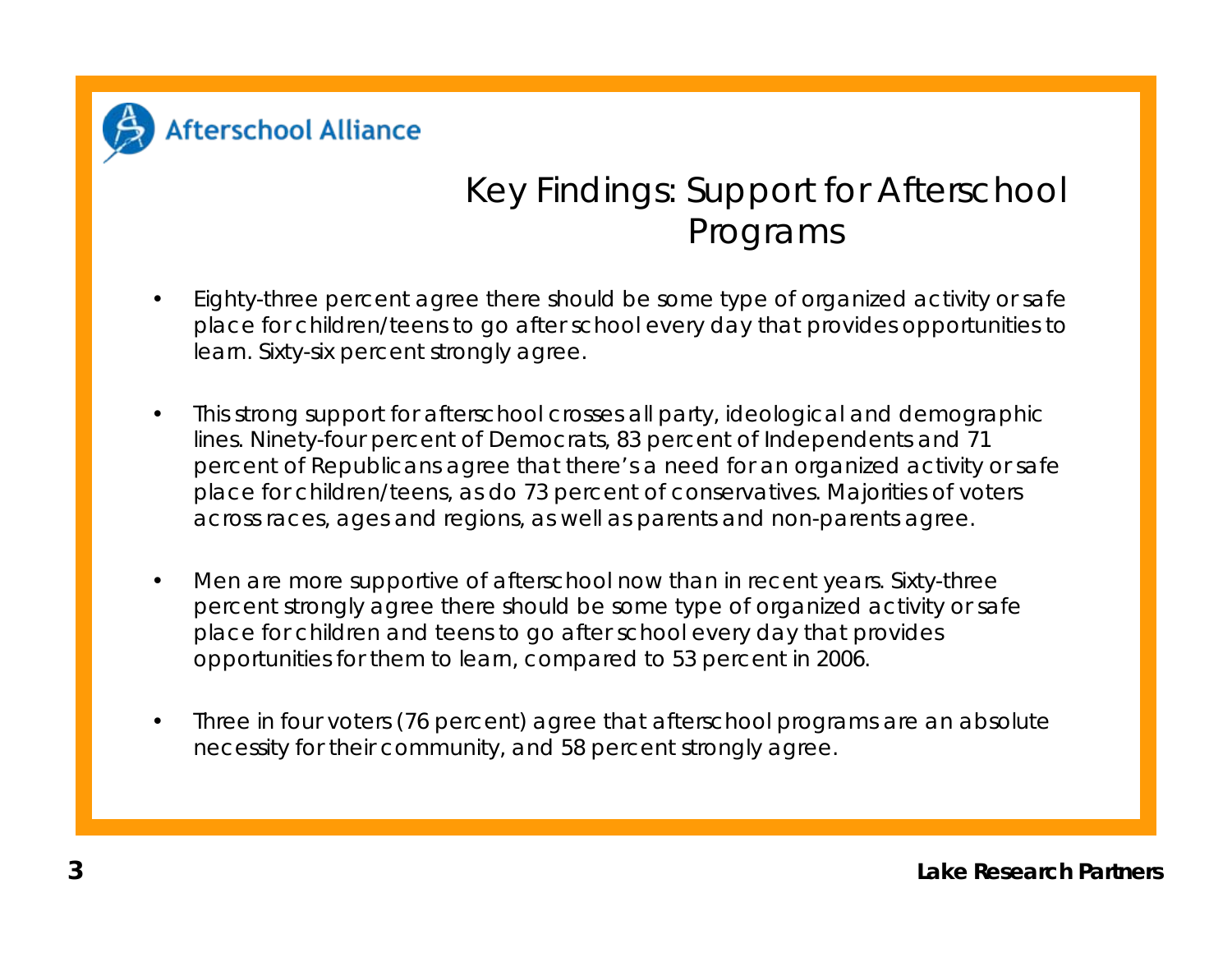

# Key Findings: Importance of Afterschool Programs and Funding

- Given the dangers young people face after school, almost nine in ten voters (89 percent) say afterschool programs are important.
- Voters think that afterschool programs play an important role in keeping youth in school, helping them graduate and preparing them for the workforce. Seventy-six percent of voters agree that afterschool programs are important to preparing youth to enter the workforce of the future, and 76 percent think afterschool programs are important for helping youth stay in school and addressing the dropout crisis in America.
- Three in four voters (76 percent yes, 59 percent strong yes) say newly elected officials in Congress, as well as new state and local leaders, should increase funding for afterschool programs. Fewer than one in five voters disagree that this funding should be increased.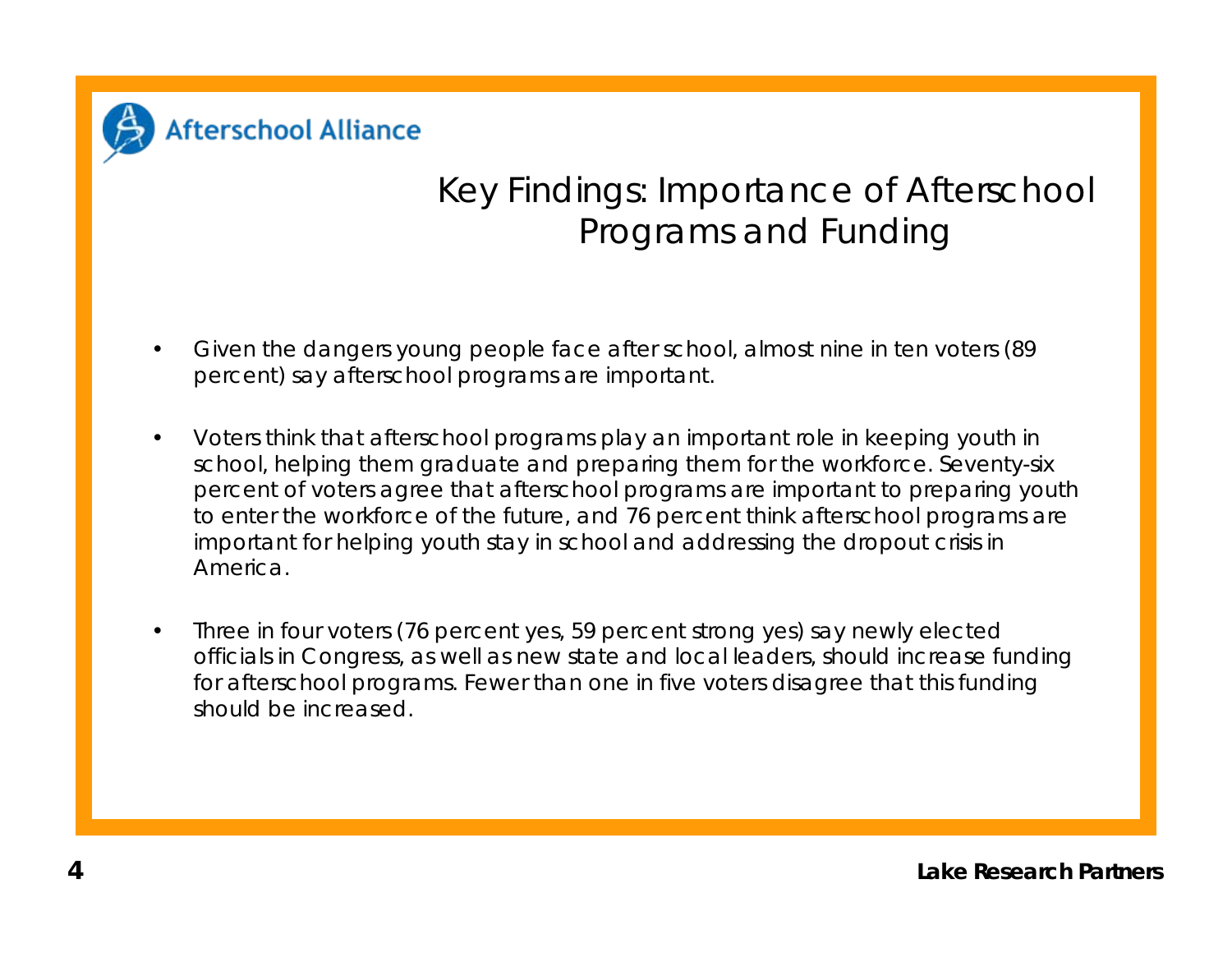

## Most voters strongly agree that there should be some type of organized activity or safe place for children and teens to go after school every day.

Some people say that we should be concerned that too many children and teens are unsupervised after school and have too much unstructured time. In response, they suggest that there should be some type of organized activity or safe place for children and teens to go after school every day that provides opportunities for them to learn. Do you agree or disagree that there should be some type of organized activity or safe place for children and teens to go after school every day that provides opportunities for them to learn?

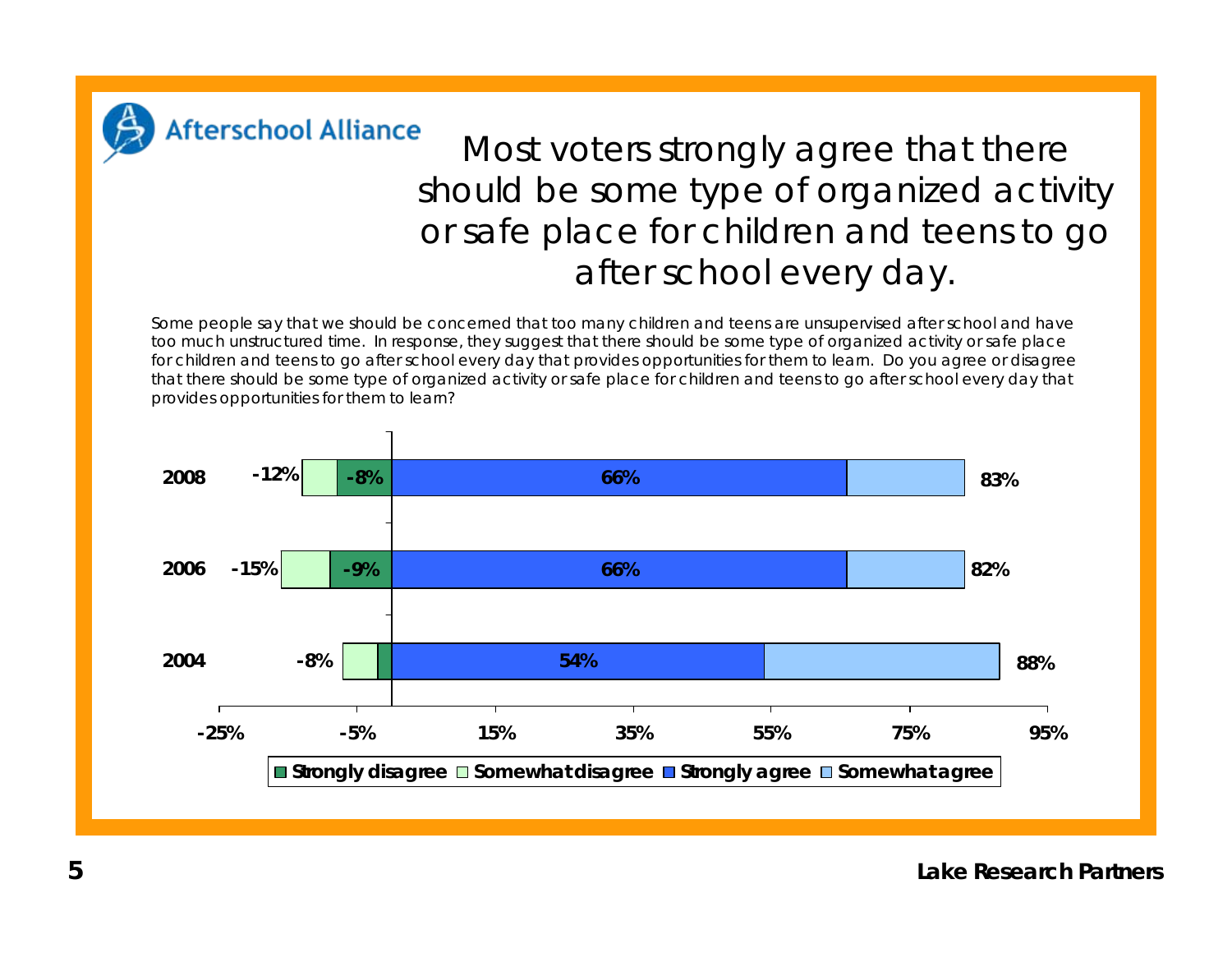

#### There is agreement across party lines as well.

Some people say that we should be concerned that too many children and teens are unsupervised after school and have too much unstructured time. In response, they suggest that there should be some type of organized activity or safe place for children and teens to go after school every day that provides opportunities for them to learn. Do you agree or disagree that there should be some type of organized activity or safe place for children and teens to go after school every day that provides opportunities for them to learn?



**6**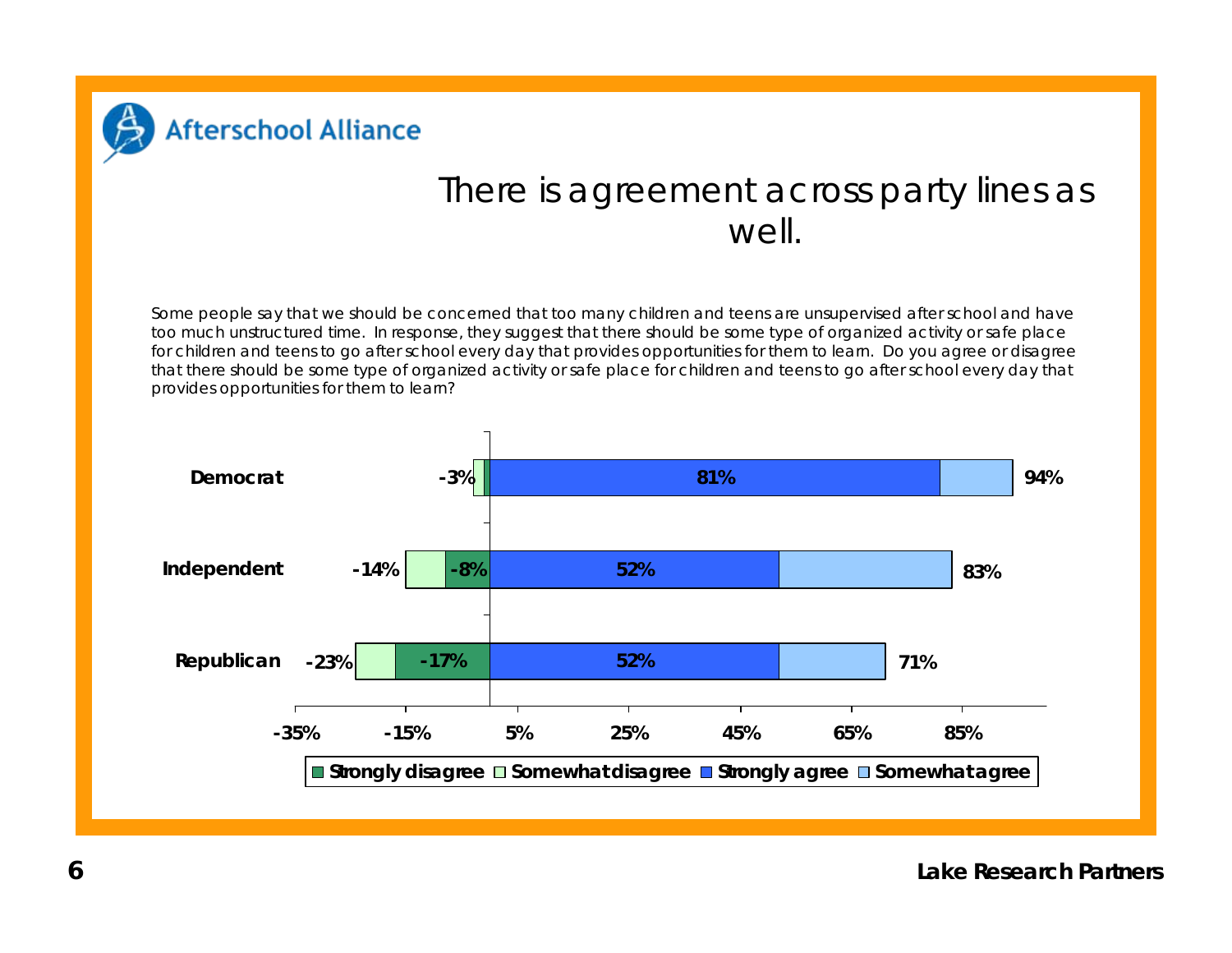

**Afterschool Alliance** 

# Men prove more likely to strongly agree than in 2004 and 2006. Their support this year is closer to women than in past years.

Some people say that we should be concerned that too many children and teens are unsupervised after school and have too much unstructured time. In response, they suggest that there should be some type of organized activity or safe place for children and teens to go after school every day that provides opportunities for them to learn. Do you agree or disagree that there should be some type of organized activity or safe place for children and teens to go after school every day that provides opportunities for them to learn?

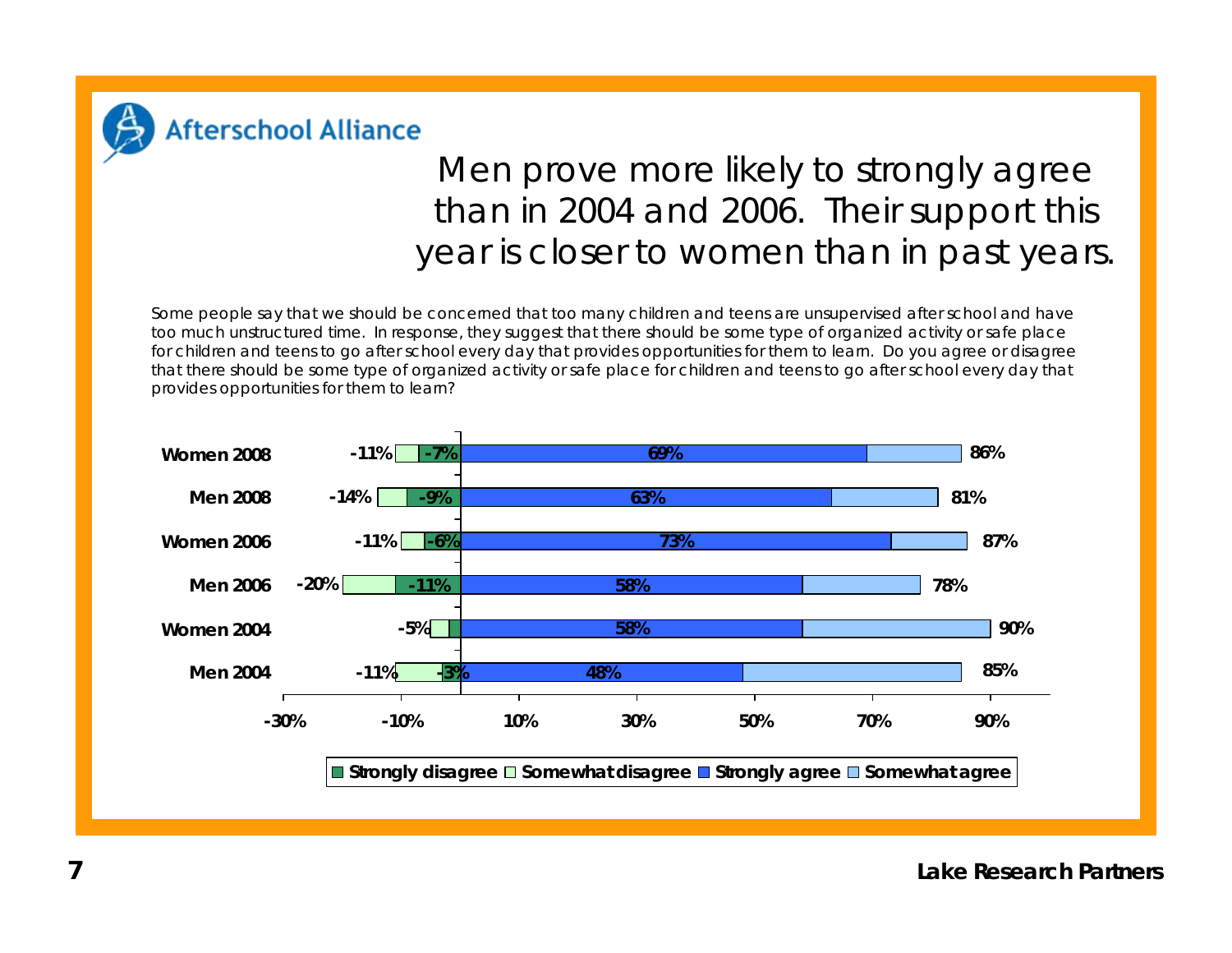

# Over three in four voters see afterschool programs as an absolute necessity in their community, and intensity has been gradually rising since 2003.

Thinking about children and the hours after school, would you say that afterschool programs are an absolute necessity for your community?

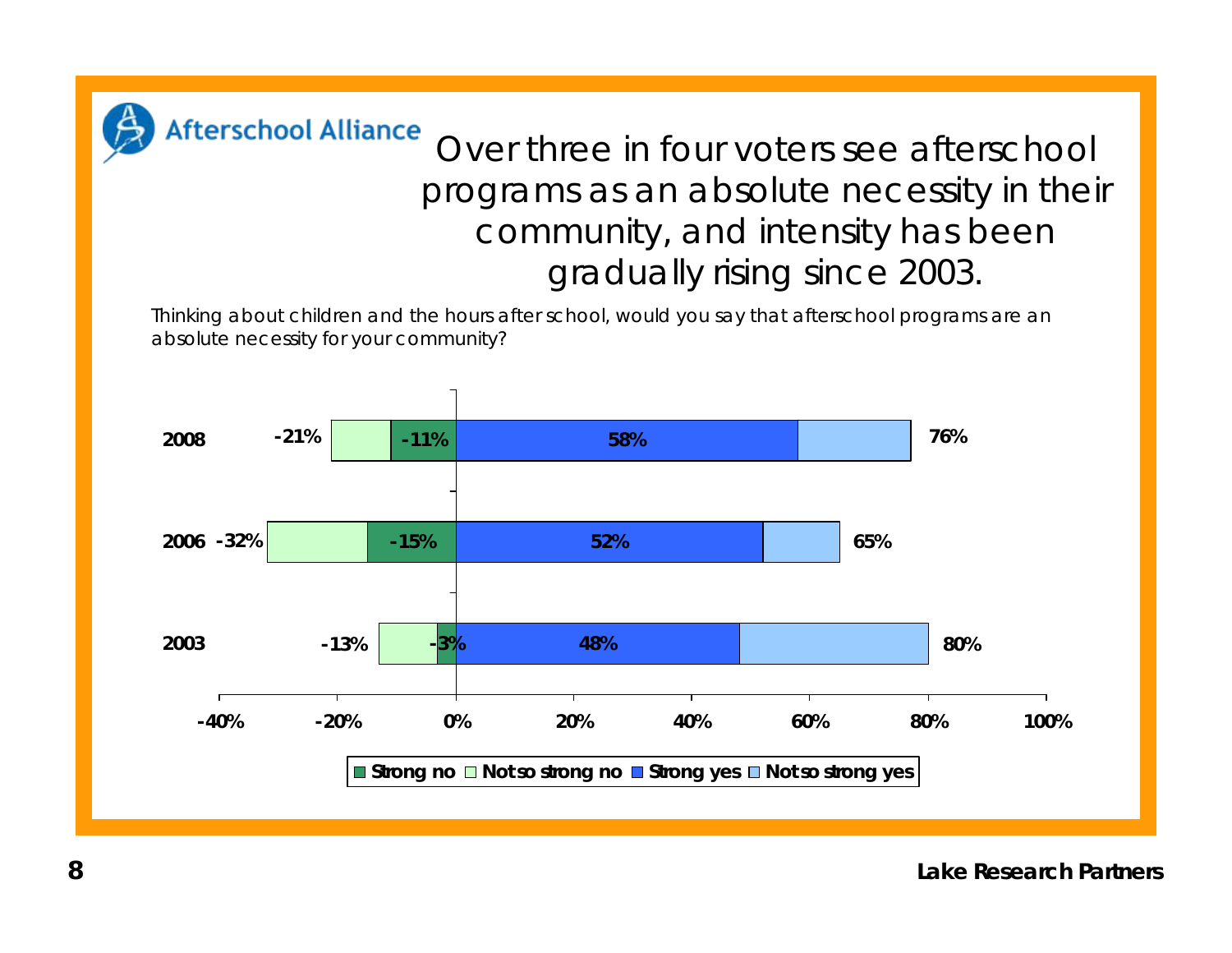

Afterschool Alliance This year, men are also more likely than in past years to strongly believe that afterschool programs are an absolute necessity in their community.

- Again, there is a narrowing of the gender gap (2008: men 73 percent yes, 53 percent strong yes, women – 79 percent, 62 percent; 2006: men – 59 percent, 45 percent, women – 72 percent, 59 percent; 2003: men – 75 percent, 41 percent, women - 84 percent, 54 percent).
- Those most likely to strongly believe that afterschool programs are a necessity include African Americans (81 percent), especially African American men\* (85 percent), Hispanics (76 percent), especially Hispanic women\* (82 percent), Democratic women (75 percent), strong Democrats (73 percent), those in labor union households (70 percent), voters in the East South Central region\* (69 percent), working mothers (67 percent), women under 50 (65 percent), New Englanders\* (65 percent), and voters with a high school diploma or less (65 percent).
- While intensity among Democrats and Republicans is up from 2006 and 2003, Independents are less likely to strongly believe that afterschool programs are a necessity than they were two years ago (2008, 2006 and 2003, respectively: Democrats – 70 percent strong yes, 63 percent, 61 percent, Republicans – 45 percent, 40 percent, 38 percent, Independents – 46 percent, 53 percent, 43 percent).

\*Small n size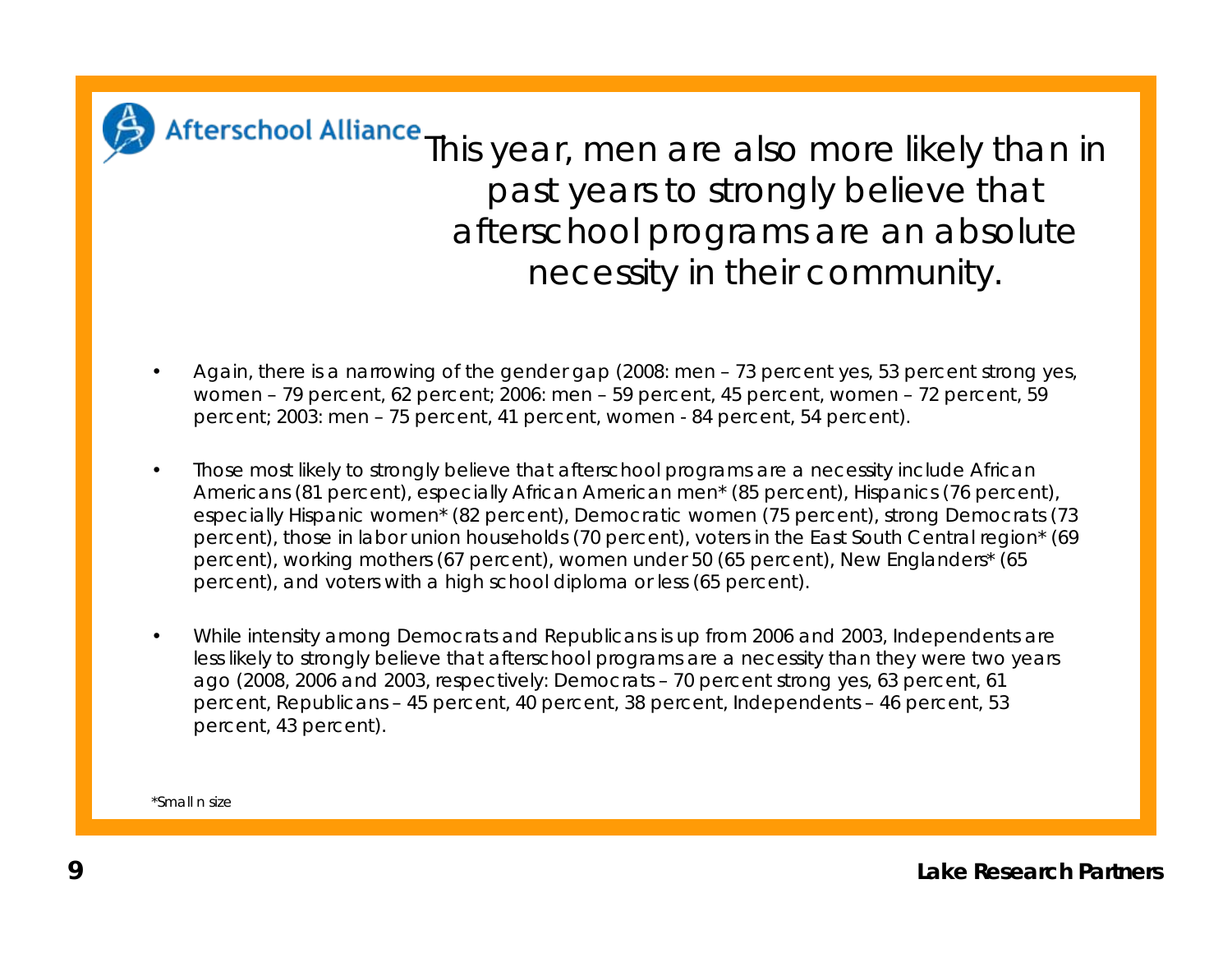

### The vast majority of voters continue to think that afterschool programs are important.

Millions of young people are alone and unsupervised in the hours immediately after school. Studies show that kids in afterschool programs are less likely to get involved in criminal activity, to use drugs or alcohol, to become teen parents, or to drop out of school. Given this, how important are afterschool programs– very important, somewhat important, a little important, or not important at all?

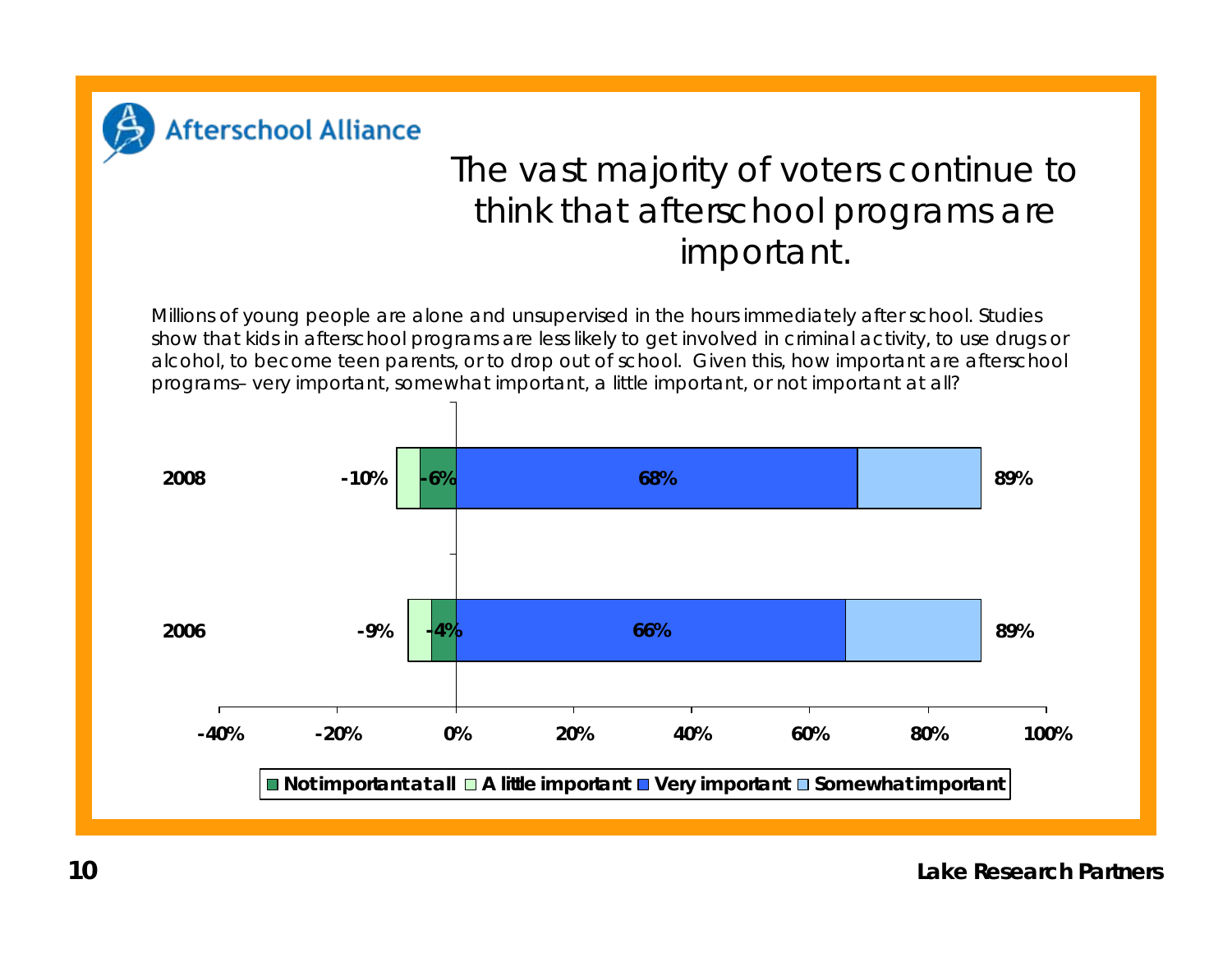

## Men are more likely to say that afterschool programs are very important than in 2006.

- While women are just as likely to say that afterschool programs are important this year as they were in 2006 (73 percent and 74 percent very important, respectively), men have shifted slightly, with 62 percent saying they are very important (compared to 57 percent in 2006).
- African Americans (88 percent), Democratic women (86 percent), strong Democrats (84 percent), Hispanics (84 percent), especially Hispanic women\* (89 percent), working mothers (80 percent), those in labor union households (80 percent), voters ages 40-49 (74 percent), those with a high school diploma or less (74 percent), and those who live in large metropolitan areas (74 percent) are among those most likely to say that afterschool programs are very important.
- Eighty-one percent of Obama supporters and 52 percent of those who supported McCain say afterschool programs are very important. Support is similar along party lines, with 82 percent of Democrats, 57 percent of Independents, and 53 percent of Republicans saying they are very important.

\*Small n size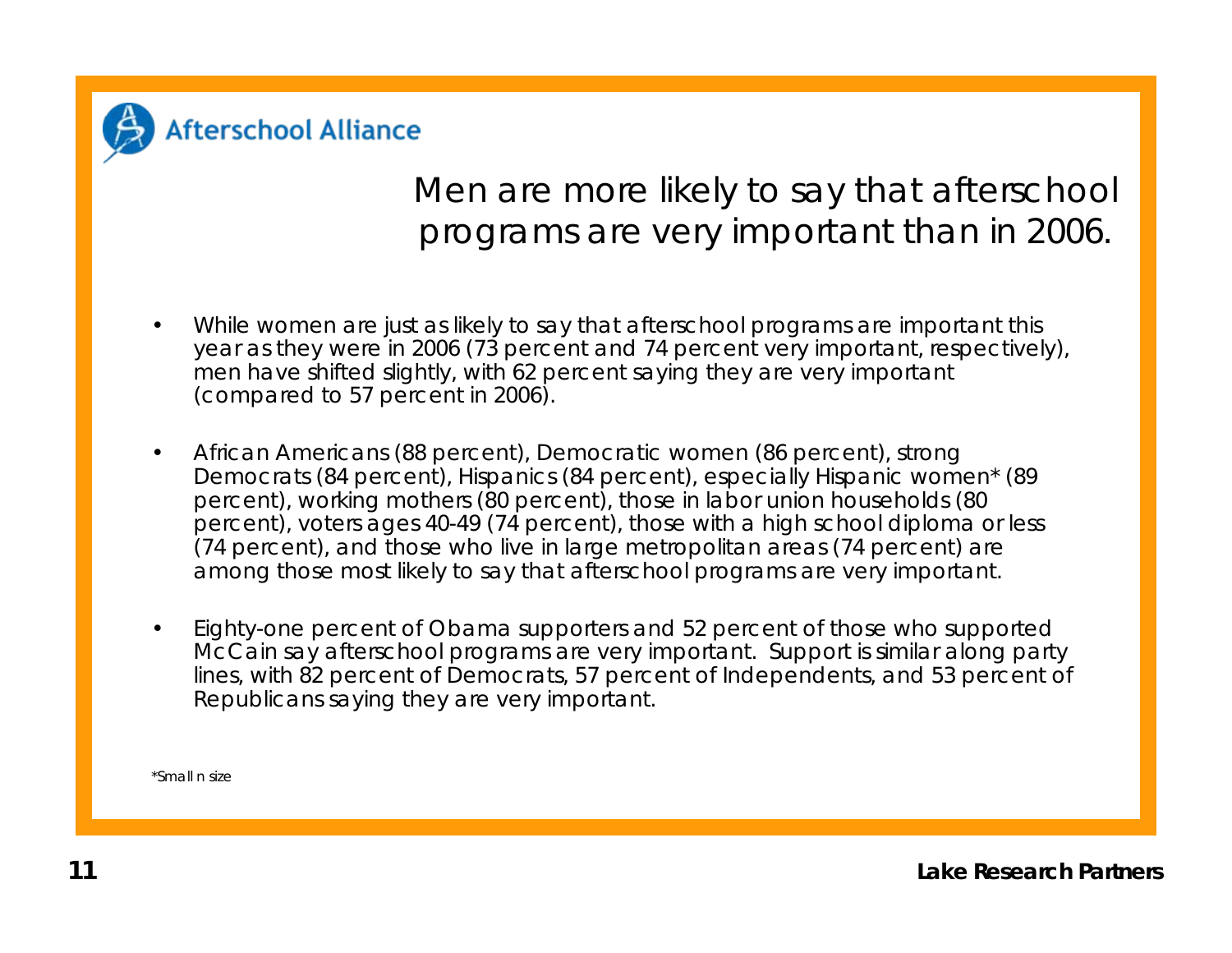

Overall, about three in four voters recognize some level of importance between afterschool programs and preparing youth to enter the workforce.

Given the economic situation, some say that we need afterschool programs more than ever, because they help youth develop the teamwork, leadership and problem solving skills that they will need to lead the workforce of the future and compete in a global economy. Afterschool programs connect youth with mentors and internships and expose them to different career paths. On a scale of 0 to 10, where 0 means not important at all and 10 means very important, how important do you think afterschool programs are to preparing youth to enter the workforce of the future?

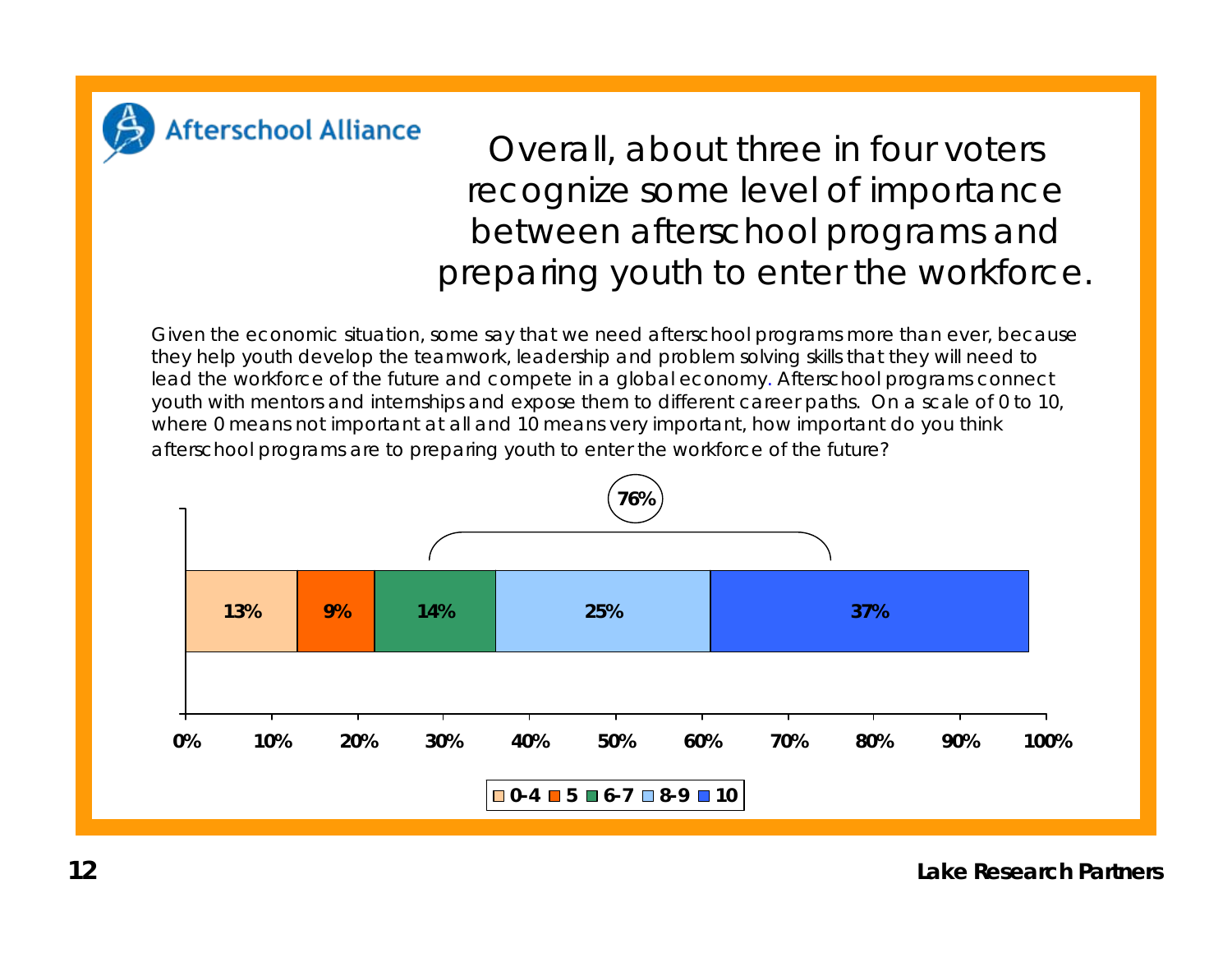

#### **Afterschool Alliance**

# The electorate also recognizes the link between afterschool programs and helping youth stay in school.

With as many as 50 percent of youth dropping out of school in some communities, it's important to identify and support efforts proven to help them stay in school and on track. Afterschool programs have been shown to improve school attendance and grades, and prevent youth from dropping out. By providing opportunities for youth to lead, create and think critically, afterschool programs spark their interest in learning, and inspire them to achieve more. On a scale of 0 to 10, where 0 means not important at all and 10 means very important, how important do you think afterschool programs are to helping youth stay in school and addressing the dropout crisis in America?

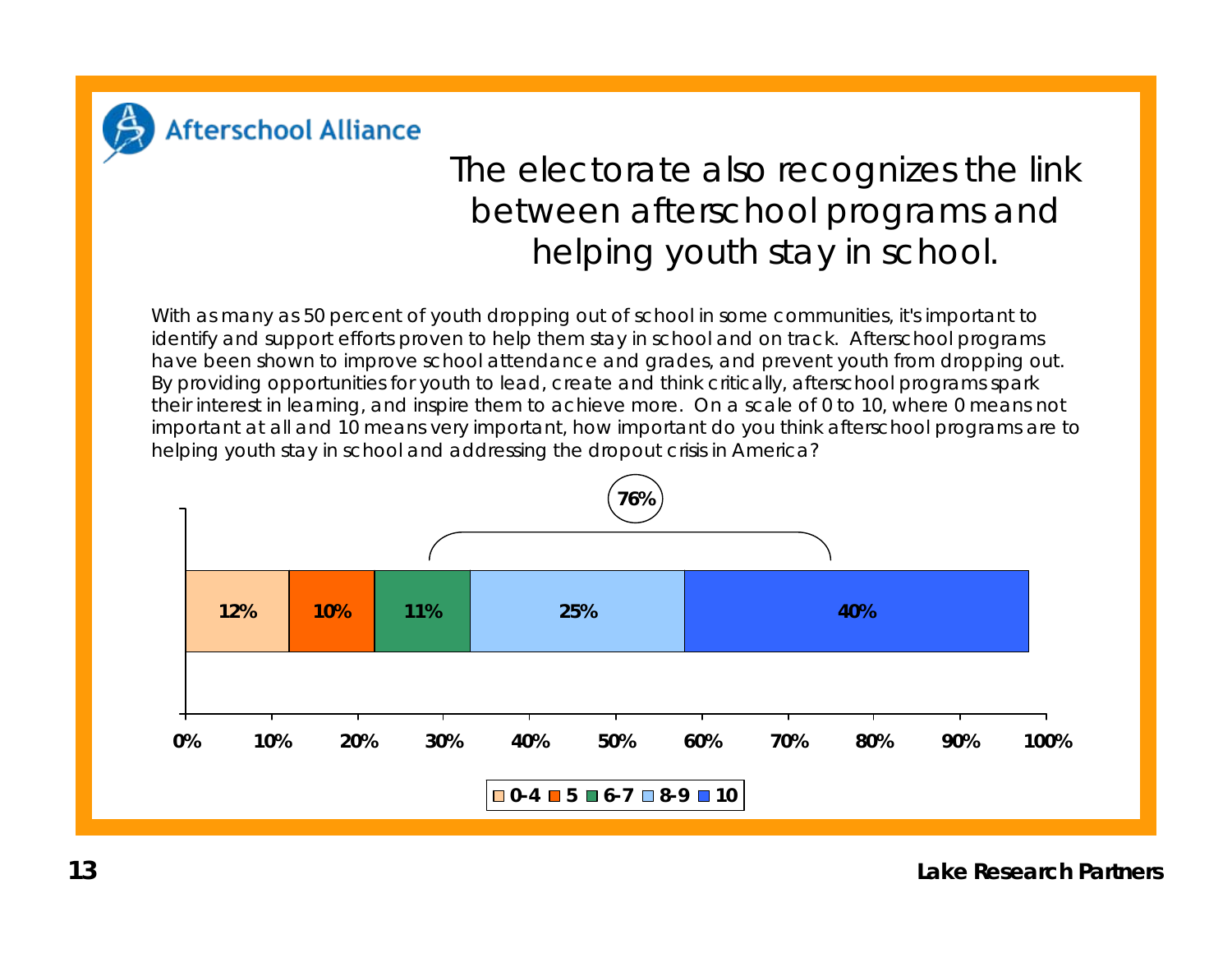

Upon hearing that federal funding for afterschool programs has not kept up with the rising costs to operate these programs, most strongly agree that the new Congress should increase funding for and invest more in afterschool

#### programs.

Over the past five years, federal funding for afterschool programs hasn't kept up with the rising costs associated with operating a program, especially when you consider fast-rising transportation and food costs. This gap makes it more difficult to open new afterschool programs, and some existing programs will have to reduce their services or close their doors. Do you agree or disagree that our newly elected public officials in Congress should **increase funding for/invest more in** afterschool programs?\*

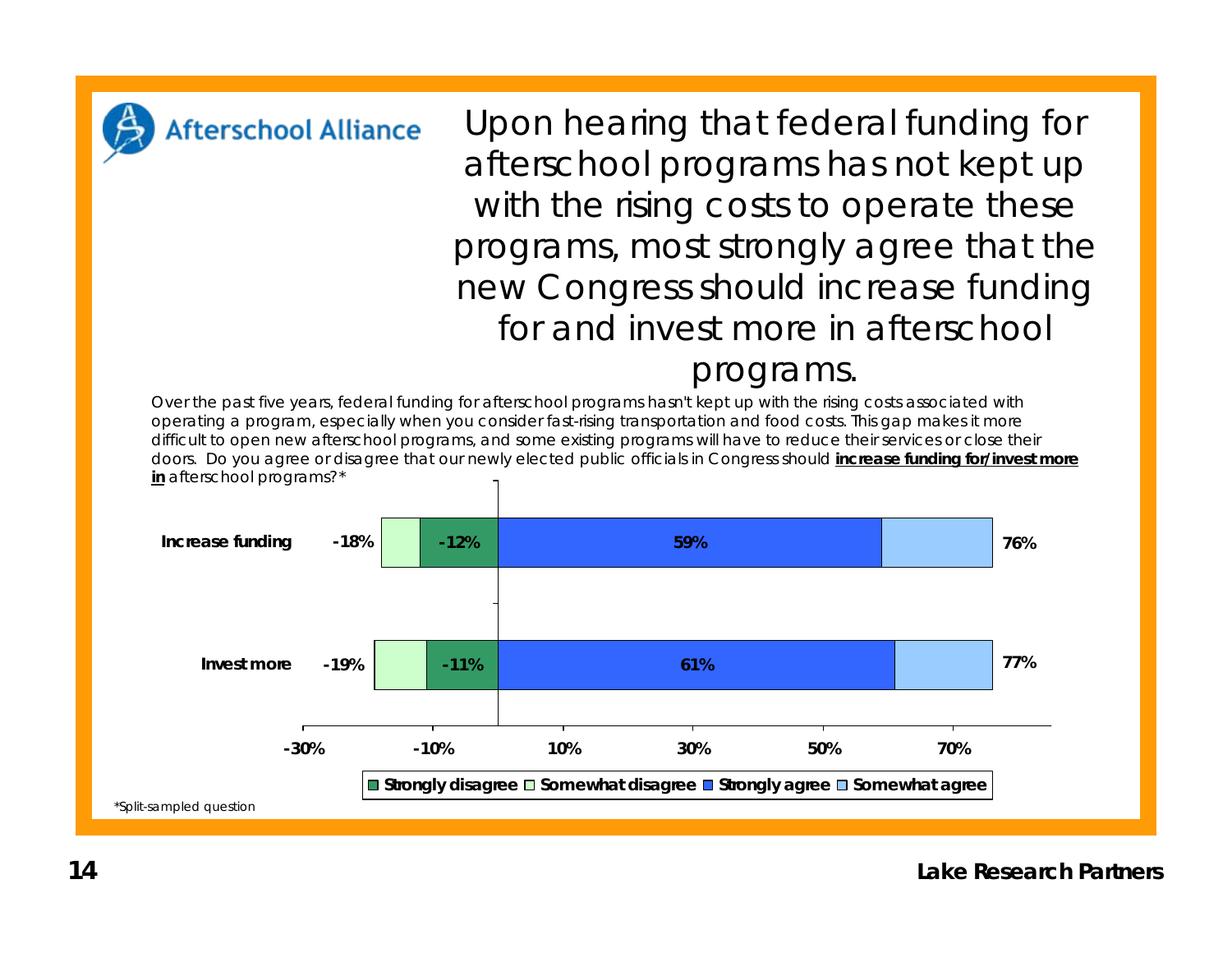

**Afterschool Alliance** 

Majorities of men and women strongly agree that we should increase funding for and invest more in afterschool programs, though support is greater among women.

- Although men show greater support for afterschool programs than in the past, they are less likely than women to say that we should **increase funding** for afterschool programs (men – 72 percent agree, 55 percent strongly agree, women – 80 percent, 64 percent) or **invest more** in afterschool programs (men – 73 percent agree, 58 percent strongly agree, women – 81 percent, 64 percent), though still majorities of men strongly agree.
- Those most likely to strongly agree about the need to increase funding for and to invest more in afterschool programs prove similar, including African Americans (79 percent strongly agree increase funding, 87 percent strongly agree invest more), Hispanics (79 percent, 82 percent), Democratic women (77 percent, 78 percent), strong Democrats (74 percent, 78 percent), unmarried women (69 percent, 68 percent), mothers (69 percent, 71 percent), and women under 50 (68 percent, 70 percent).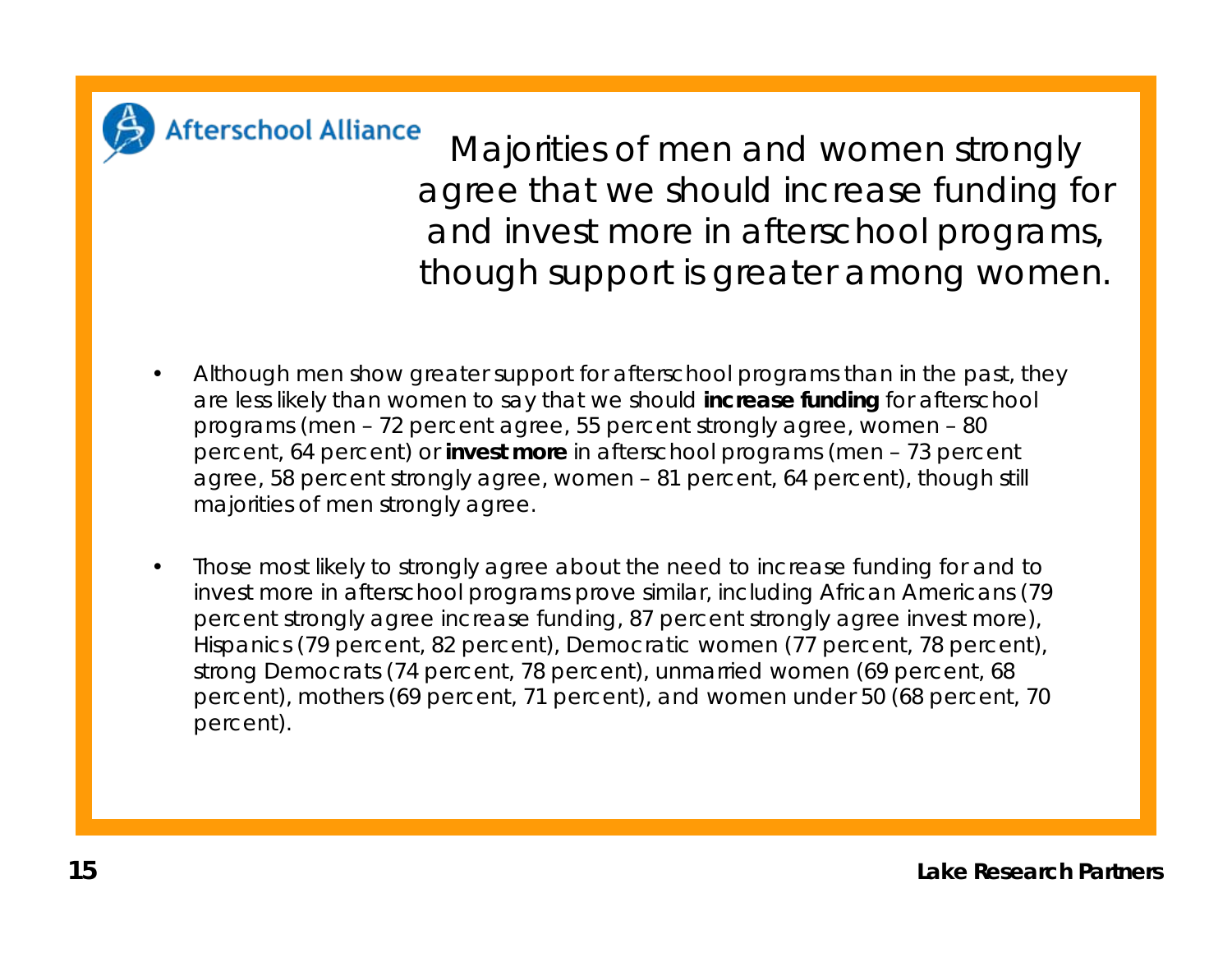

Afterschool Alliance "Increase funding" proves more effective among college-educated women while "invest more" works better with noncollege women.

- **Interestingly, increasing funding works better with college-educated women (73 percent strongly agree increase funding to 63 percent invest more) and Western voters (65 percent to 56 percent). Framing it as investing more proves more effective among non-college educated women (66 percent strongly agree invest more to 58 percent increase funding), voters ages 65+ and voters in the Midwest (62 percent to 52 percent) and South (65 percent to 58 percent).**
- Seventy-two percent of Democrats, 43 percent of Independents and 49 percent of Republicans **strongly agree** that Congress should increase funding for afterschool programs because federal funding has not kept up with rising costs to operate these programs. "Investing more" works slightly better with both Democrats and Independents (77 percent and 48 percent strongly agree, respectively), while intensity of agreement among Republicans is similar with this language (46 percent).
- Forty-five percent of McCain voters and 72 percent of Obama supporters **strongly agree** with the need for Congress to increase funding for afterschool programs. Their supporters prove similar when "invest more" is used instead (43 percent and 76 percent strongly agree, respectively).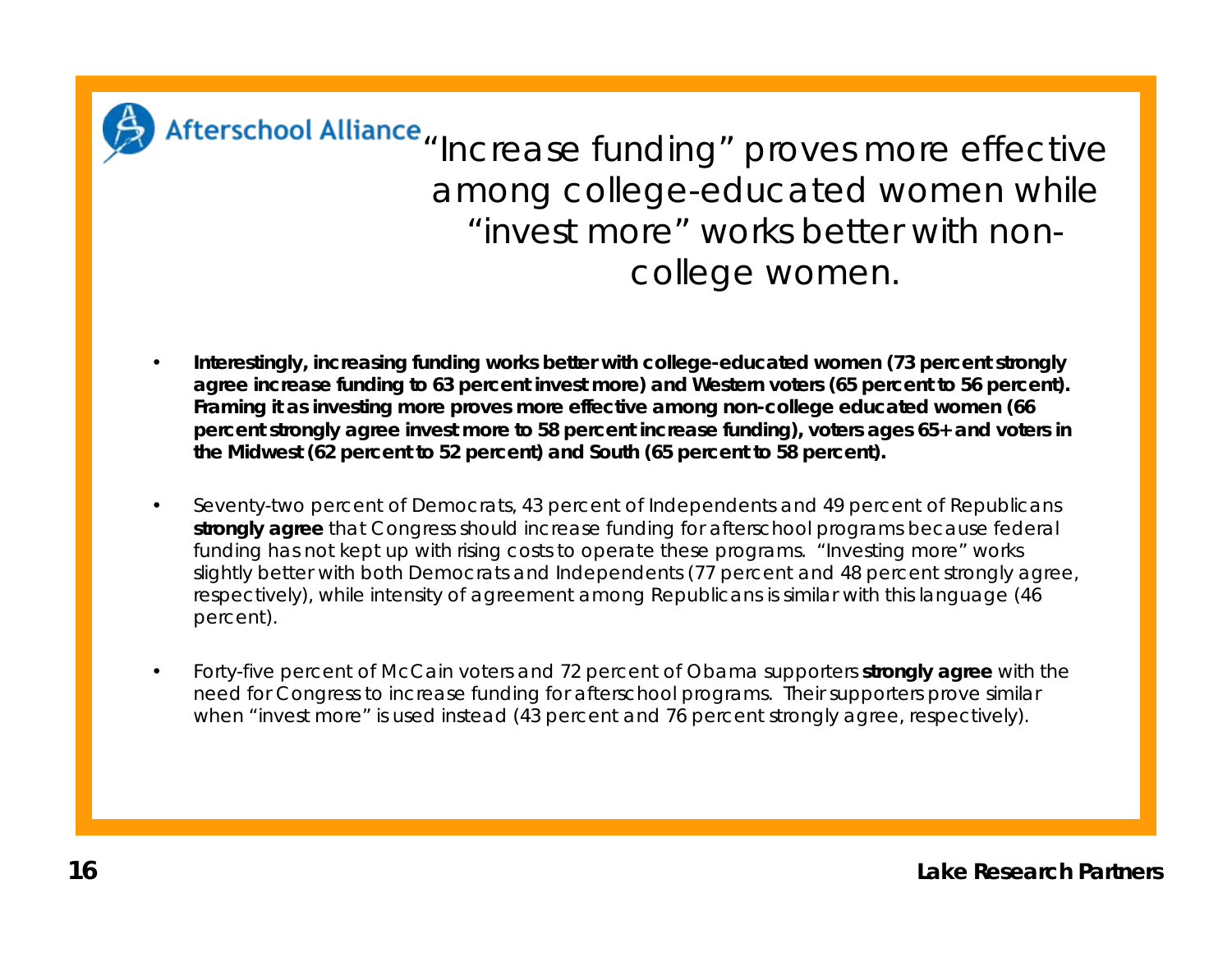

# In addition, voters say that their newly elected state and local leaders should increase funding for afterschool programs.

Do you want your newly elected state and local leaders to provide more funding for afterschool programs?

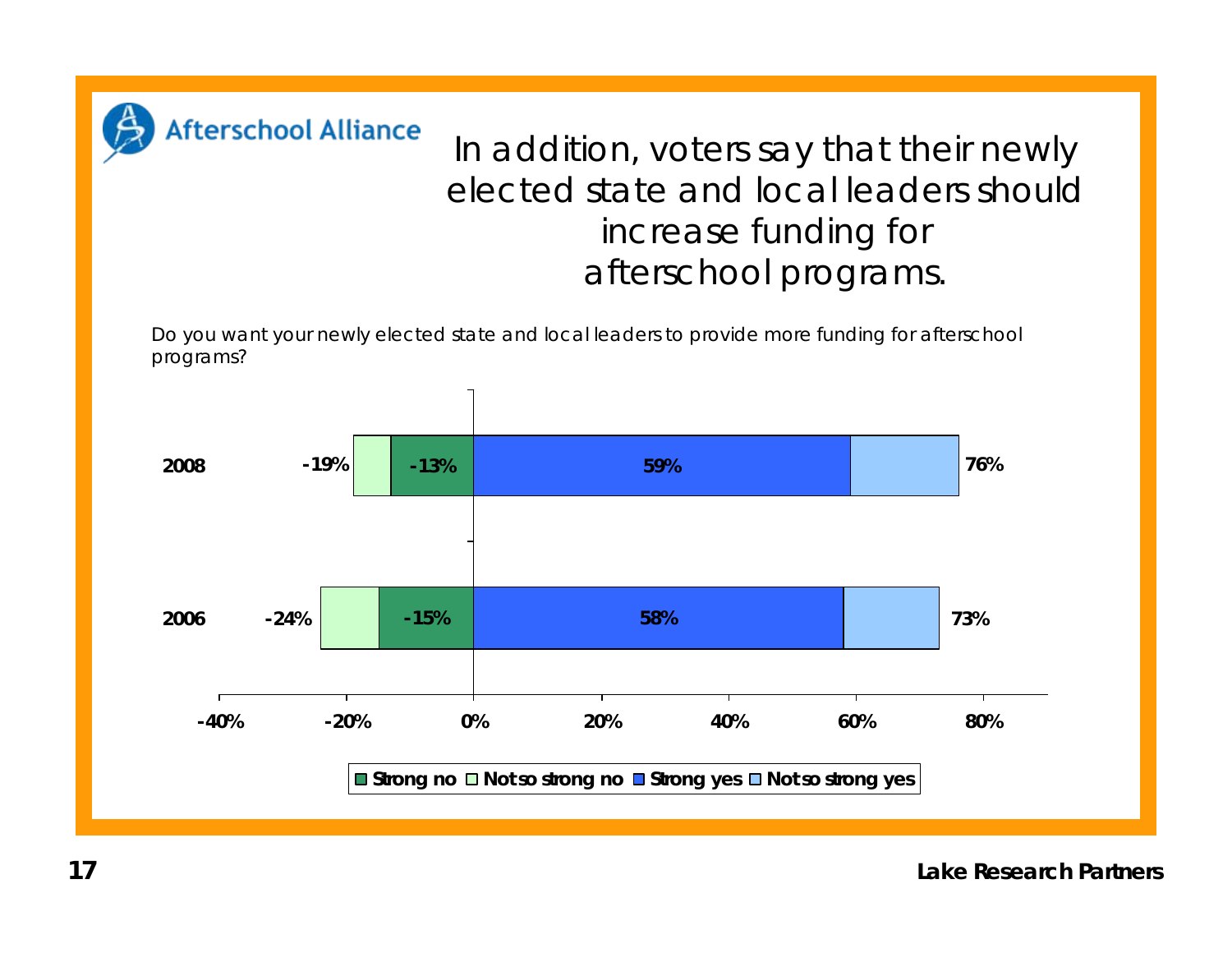

Compared to 2006, most subgroups of voters show similar levels of intensity around having state and local leaders increase funding for afterschool programs.

• Minority voters (African Americans – 82 percent strong yes, Hispanics – 80 percent), unmarried mothers\* (82 percent), Democratic women (77 percent), strong Democrats (77 percent), Methodists<sup>\*</sup> (69 percent), those in labor union households (68 percent), and working mothers (67 percent) are among those most likely to **strongly believe** that state and local leaders should increase funding for afterschool programs.

\*Small n size.